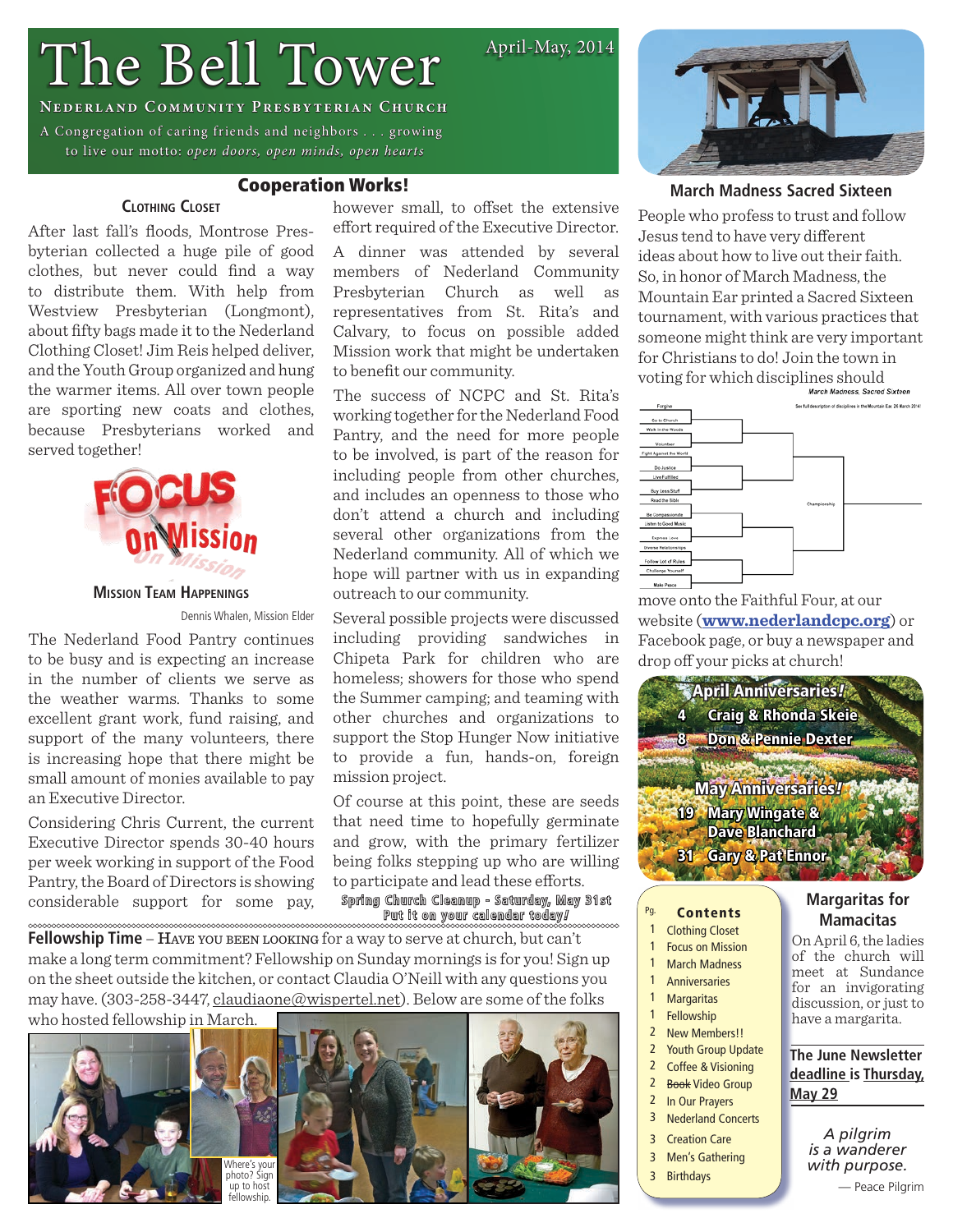### **Welcome to the Family**

In March we welcomed David Ford, Wes Stiefer, Tricia Stiefer, and Wes Stiefer II into formal church membership! Congratulations!



### **Coffee and Visioning**

Every Thursday at 9 am, in The Train Cars coffee shop's back room, everyone is invited to gather for coffee and to discuss who we are as a church, what we are called to do next, and how to move toward it.

### **Book Video Group**

What a great time we had with *When Jesus Came to Harvard*, by Harvey Cox!

 Starting 1 April at 6:30, we turn our attention to *Time of Death*, a Showtime



program that follows six families through the hospice process. Come join us each Tuesday for dessert, a 50 minute viewing, and what promises to be deep conversation. The first gathering

will be at David Ford's home.

### **Website Update**

Check out the church website, with some new features and formatting! ([www.nederlandcpc.org](http://www.nederlandcpc.org))

While you're there, complete the survey: **Sacred Sixteen to Faithful Four** (see March Madness page 1).



Violet Aandres; Judy Anderson; the Filer family; Jerry Griess; Justine Irwine; Rev Mark Lake; Jeremiah Long and family; Judy MacDougall; Karen Moss; Rhonda Skeie

and her brother Steve Holland; Kent Snow; Megan Stadele and her parents; Joye Stanich; Orran's family and friends; for those who are unable to worship with us regularly; for those serving in the military.

### **Youth Group**

Mission Weekend Report

Katie Haynes

I had the pleasure this week to be a part of a very fun and exciting mission trip right here in Nederland. This included Wes Stiefer II, myself, the Bass family, Hansen, and thanks to Wes & Tricia Stiefer for helping lead us!

We were happily joined by another group from Westminster Presbyterian in Pueblo, including Pastor Adrian 'Butch' Washington, Emily, Alex, Mandy, Katelyn, Cameron, Jack, Dennis and Debby.

The group assembled Friday at the church, and enjoyed some lovely karaoke music thanks to DJ Jim Reis. On Saturday we had a wonderful breakfast, and volunteered for Saws n' Slaws, a fire mitigation group, to help a family protect their home. Afterwards we went to shower and swim at the Gilpin Recreation Center. That night we had a Progressive Dinner, starting with a walk to an abandoned mill above Hansen's house. The main course was generously provided by the Harrison Family, and dessert by the Crain Family. Thanks for

### **Nederland Concert Series**

On April 27TH at 4:00 pm the Symphonic Winds of the Flatirons Community Orchestra present the first concert of the 2014 Nederland Concert Series. This full concert will feature the ever popular Gershwin piece RHAPSODY IN BLUE. This piece will be conducted by Dr. J. Arturo Gonzalez who himself has a degree in piano performance and has been the assistant conductor of the CU opera. He came to the United States from Mexico to earn advanced degrees from Southern Methodist University in Dallas and the University of Colorado.

Additionally the Symphonic Winds will perform QUIET CITY by Aaron Copeland. This piece highlights the talents of local musician David Norman on trumpet who works in the solo roles with Jack Bartow on the English Horn.

**Come to this opening concert** of the 2014 Nederland Concert Series and enjoy the full sound of gifted area musicians who look forward to sharing in Nederland. A reception will follow the performance.

your wonderful burrito and ice cream bars, which stuffed us to the brim!

Sunday morning the youth from both churches led the worship service. Emily from Pueblo and I were liturgists; we had a skit, fun music, prayers written by the Bass family; and we even let Hansen talk once or twice. Next we went to the community center to help with cleaning and planting potatoes for the food pantry. We also took a very sugary trip to The Candy Man, and everyone had a glorious time at the Carousel of Happiness. Sunday night offered more karaoke, lots of teenaged weirdness, and a movie. Skiing was the order of the day on Monday. I, being "lodge mama", got a wee bit jealous that I wasn't skiing. But everyone had a great time.

New friends developed, old friendships were deepened, memories were made, and fun times were had! As to other shenanigans, what happens at Youth Group stays at youth group! To God be the glory!

### **Upcoming Youth Group meetings!**

13 April 11:30 – Your Faith Questions 18 April 6:30 – Good Friday with St Rita's 29 April 6:30 – Youth Group: Jesus

**Pineapple Cheese Ball**

Fellowship in late March found many of you wolfing down Judy Hubbard's cheese ball like there would be no tomorrow.



It's a recipe contributed by Bette Ventrella to the "Oldies but Goodies" cookbook put out by the Nederland Area Seniors.

2 (8-oz.) pkgs. Cream cheese

1 small can crushed pineapple

2 tsp. grated onion

2 tsp. seasoning salt

3 T. green pepper, chopped fine

chopped pecans

Mix together and form into a ball. Roll in chopped pecans.

Serve with crackers. *If you realized how powerful your thoughts are, you would never think a negative thought.*